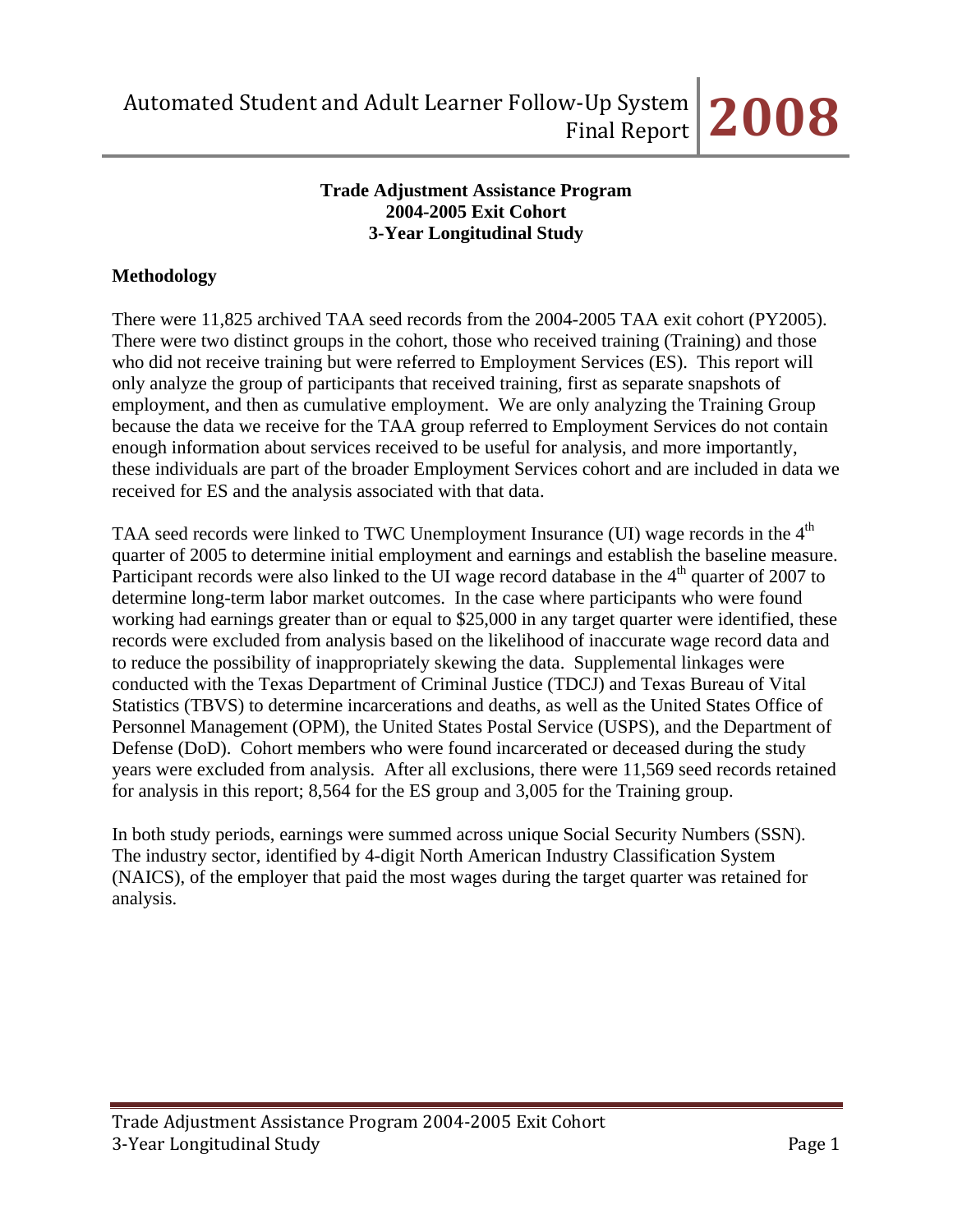#### **Results**

### **A. Cohort Analysis**

Cohort analysis looks at the results of the group during the two study periods as two distinct sets of data. In cohort analysis it is possible, even likely, that the same persons identified as working in the baseline study period will not be identical to those found working in the terminal time period. Section B of this report presents data on participants working in both study periods. In this study, we are only analyzing the Training group.

When the results are analyzed by gender (Tables 1 and 1a), we see that 76.0 percent of males in the cohort were found employed at 4Q2005. Males in the cohort had median quarterly earnings of \$5,525 at 4Q2005. Overall employment for the Training group cohort was 71.6 percent in 4Q2005, with median earnings of \$4,607. At the longitudinal snapshot in 2007, 76.5 percent of males were found employed, with females employed at 65.3 percent. Male exiters had median earnings of \$7,231 in 4Q2007. Employment for the entire cohort was 70.0 percent and median quarterly earnings were \$5,567.

| Table 1. Employment and Earnings by Gender for Training Group in 4Q2005 |  |  |
|-------------------------------------------------------------------------|--|--|
|                                                                         |  |  |

|        |       | N       | $\%$    | <b>Median</b>   |
|--------|-------|---------|---------|-----------------|
| Gender | N     | Working | Working | <b>Earnings</b> |
| Male   | 1,252 | 951     | 76.0    | \$5,525         |
| Female | 1,753 | 1,201   | 68.5    | \$4,082         |
| Total  | 3,005 | 2,152   | 71.6    | \$4,607         |

|  | Table 1a. Employment and Earnings by Gender for Training Group in 4Q2007 |  |
|--|--------------------------------------------------------------------------|--|
|  |                                                                          |  |

|               |       | N       | %       | <b>Median</b>   |
|---------------|-------|---------|---------|-----------------|
| <b>Gender</b> | N     | Working | Working | <b>Earnings</b> |
| Male          | 1,252 | 958     | 76.5    | \$7,231         |
| Female        | 1,753 | 1,145   | 65.3    | \$4,556         |
| Total         | 3,005 | 2,103   | 70.0    | \$5,567         |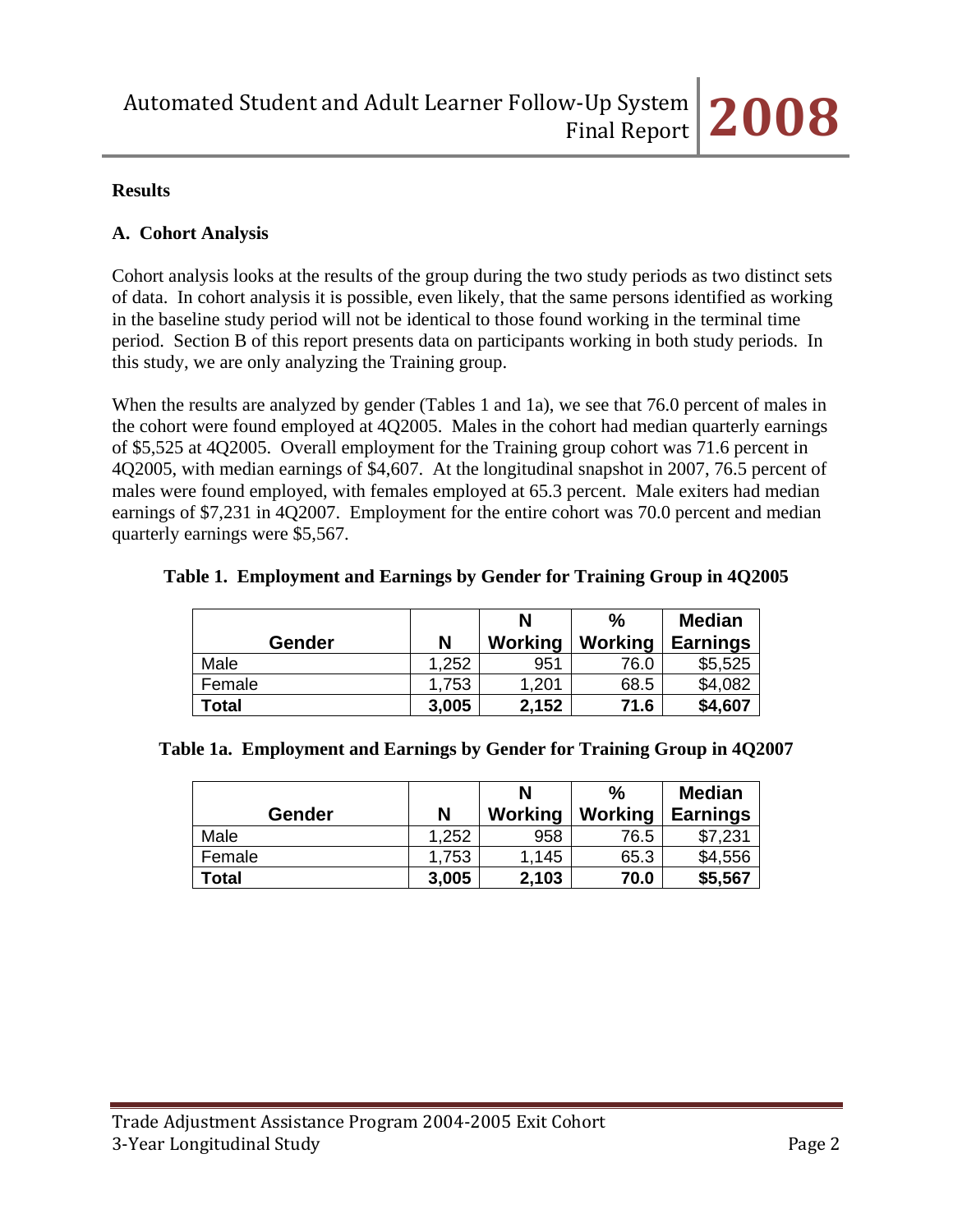Excluding the Unknown group, Black participants had the highest employment in 4Q2005 with 76.4 percent found working (Table 2). Whites had the highest earnings in 4Q2005 with median earnings of \$7,027. In 2007, Blacks also had the largest percentage of participants employed, 79.1 %, and Whites again posted the highest median earnings at \$8,579 (Table 2a).

| <b>Ethnicity</b>           | N     | N<br>Working | %<br>Working | <b>Median</b><br><b>Earnings</b> |
|----------------------------|-------|--------------|--------------|----------------------------------|
| Hawaiian Native or Pacific |       |              |              |                                  |
| Islander                   | 5     | n/a          | 40.0         | \$4,881                          |
| Unknown                    | 7     | 6            | 85.7         | \$4,309                          |
| Native American            | 78    | 59           | 75.6         | \$5,066                          |
| <b>Black</b>               | 148   | 113          | 76.4         | \$6,104                          |
| Asian                      | 180   | 135          | 75.0         | \$4,914                          |
| White                      | 436   | 311          | 71.3         | \$7,027                          |
| Hispanic                   | 2,151 | 1,526        | 70.9         | \$4,194                          |
| <b>Total</b>               | 3,005 | 2,152        | 71.6         | \$4,607                          |

**Table 2. Employment and Earnings by Ethnicity for Training Group in 4Q2005**

Note: Cells with values smaller than 5 are marked "n/a" to protect the privacy of cohort members.

|  |  |  |  | Table 2a. Employment and Earnings by Ethnicity for Training Group in 4Q2007 |  |
|--|--|--|--|-----------------------------------------------------------------------------|--|
|--|--|--|--|-----------------------------------------------------------------------------|--|

| <b>Ethnicity</b>                                                                                  | N     | N<br>Working | $\frac{0}{0}$<br><b>Working</b> | <b>Median</b><br><b>Earnings</b> |  |  |  |
|---------------------------------------------------------------------------------------------------|-------|--------------|---------------------------------|----------------------------------|--|--|--|
| Hawaiian Native or Pacific                                                                        |       |              |                                 |                                  |  |  |  |
| Islander                                                                                          | 5     | n/a          | 60.0                            | \$3,322                          |  |  |  |
| Unknown                                                                                           | 7     | n/a          | 57.1                            | \$10,251                         |  |  |  |
| Native American                                                                                   | 78    | 58           | 74.4                            | \$6,410                          |  |  |  |
| <b>Black</b>                                                                                      | 148   | 117          | 79.1                            | \$7,575                          |  |  |  |
| Asian                                                                                             | 180   | 140          | 77.8                            | \$7,431                          |  |  |  |
| White                                                                                             | 436   | 330          | 75.7                            | \$8,579                          |  |  |  |
| Hispanic                                                                                          | 2,151 | 1,451        | 67.5                            | \$4,813                          |  |  |  |
| <b>Total</b>                                                                                      | 3,005 | 2,103        | 70.0                            | \$5,567                          |  |  |  |
| Note: Cells with values smaller than 5 are marked "n/a" to protect the privacy of cohort members. |       |              |                                 |                                  |  |  |  |

Note: Cells with values smaller than 5 are marked "n/a" to protect the privacy of cohort members.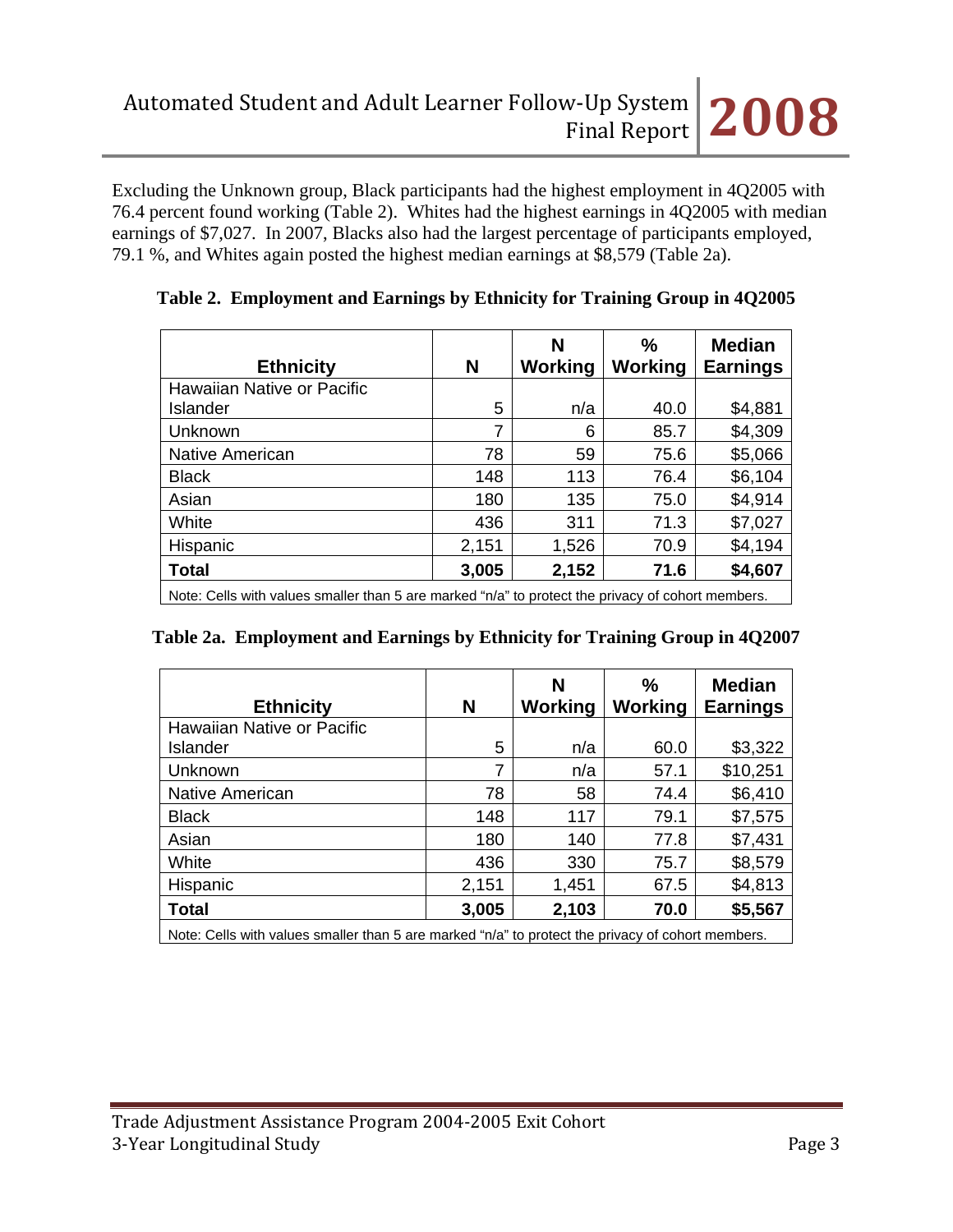Tables 3 and 3a show employment and earnings by service received for 4Q2005 and 4Q2007, respectively. At the baseline measure, participants who had received Occupational/Vocational services had the highest employment with 73.8 percent employed, while participants receiving Job Search services had the highest median quarterly earnings with \$12,660. In 4Q2007, participants receiving Occupational/Vocational services again had the highest employment with 73.6 percent employed, while those receiving Job Search services again had the highest median quarterly earnings with \$14,899.

| <b>Service Received</b>      | N     | N<br>Working | $\%$<br>Working | <b>Median</b><br><b>Earnings</b> |
|------------------------------|-------|--------------|-----------------|----------------------------------|
| <b>Job Search</b>            | 16    | 9            | 56.3            | \$12,660                         |
| <b>Basic Education Skill</b> | 109   | 73           | 67.0            | \$4,440                          |
| <b>ESL</b>                   | 609   | 394          | 64.7            | \$3,737                          |
| Occupational/Vocational      | 2,271 | 1,676        | 73.8            | \$4,882                          |
| <b>Total</b>                 | 3,005 | 2,152        | 71.6            | \$4,607                          |

# **Table 3. Employment and Earnings by Service Received for Training Group in 4Q2005**

### **Table 3a. Employment and Earnings by Service Received for Training Group in 4Q2007**

| <b>Service Received</b>      | N     | N<br>Working | $\frac{0}{0}$<br>Working | <b>Median</b><br><b>Earnings</b> |
|------------------------------|-------|--------------|--------------------------|----------------------------------|
| <b>Job Search</b>            | 16    | 11           | 68.8                     | \$14,899                         |
| <b>Basic Education Skill</b> | 109   | 66           | 60.6                     | \$4,750                          |
| <b>ESL</b>                   | 609   | 355          | 58.3                     | \$4,082                          |
| Occupational/Vocational      | 2,271 | 1,671        | 73.6                     | \$6,162                          |
| <b>Total</b>                 | 3,005 | 2,103        | 70.0                     | \$5,567                          |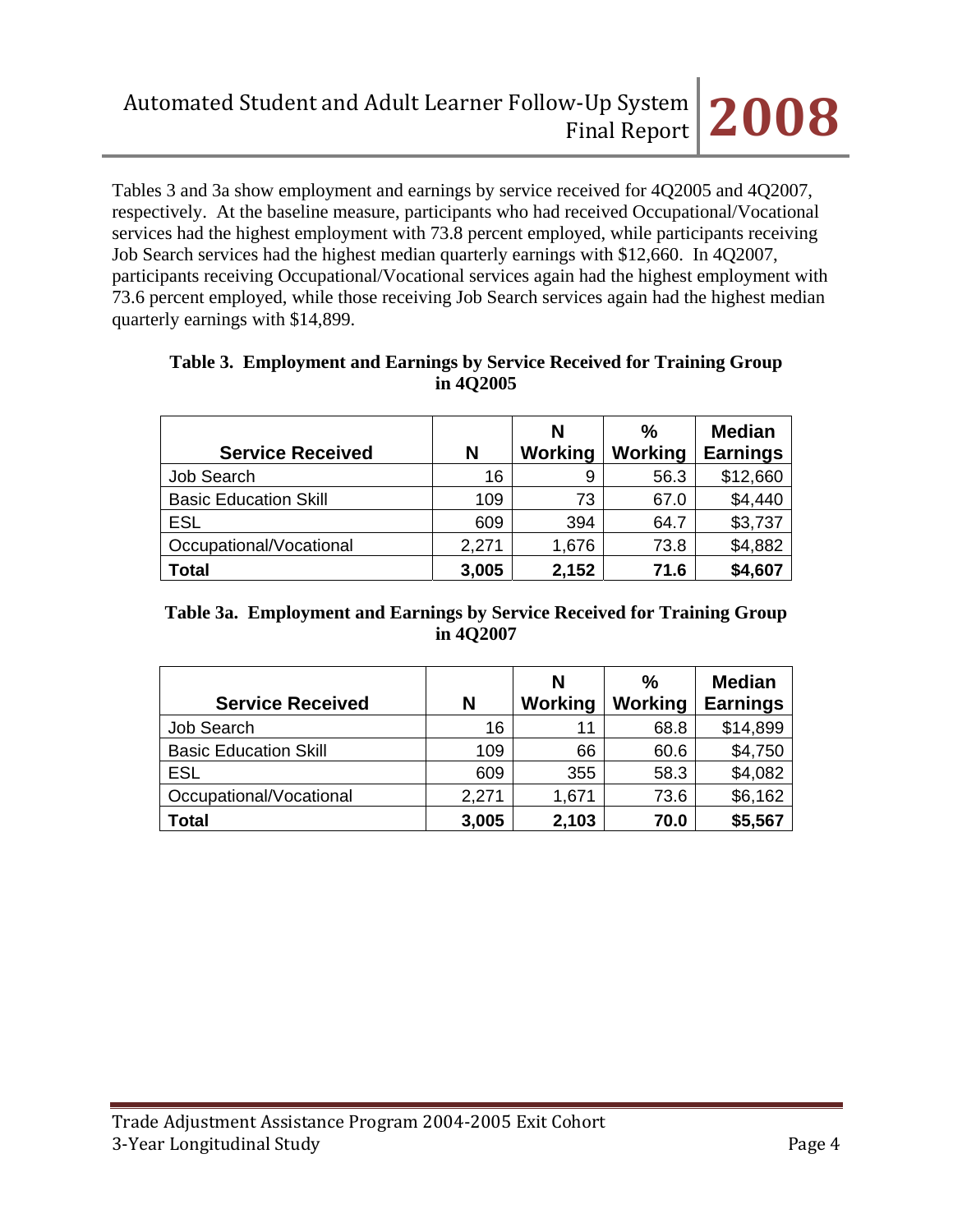Vocational Rehabilitation Services was the most common industry of employment for program exiters working at 4Q2005, followed by Employment Services (Table 4). Employment Services usually include temporary employment agencies that many employers use to find workers to try out first before hiring permanently. Employers also use Temporary Employment Agencies to augment staff during high demand periods without being saddled with paying benefits for permanent staff. We expect individuals who are continuously employed over the study period to move out of temporary employment and into an industry sector with longer term employment. Participants employed in the Computer Systems Design and Related Services sector had the highest median earnings with \$8,281.

# **Table 4. Top 10 Industries of Employment for All Working in Training Group in 4Q2005**

|                                                     | N              | <b>Median</b>   | <b>NAICS</b> |
|-----------------------------------------------------|----------------|-----------------|--------------|
| <b>Industry of Employment</b>                       | <b>Working</b> | <b>Earnings</b> | Code         |
| <b>Vocational Rehabilitation Services</b>           | 281            | \$4,280         | 6243         |
| <b>Employment Services</b>                          | 248            | \$3,430         | 5613         |
| <b>Offices of Physicians</b>                        | 76             | \$4,933         | 6211         |
| <b>Home Health Care Services</b>                    | 60             | \$2,324         | 6216         |
| <b>Elementary and Secondary Schools</b>             | 57             | \$3,534         | 6111         |
| <b>General Medical and Surgical Hospitals</b>       | 55             | \$6,305         | 6221         |
| Cut and Sew Apparel Manufacturing                   | 54             | \$4,058         | 3152         |
| <b>Nursing Care Facilities</b>                      | 49             | \$3,521         | 6231         |
| <b>Other General Merchandise Stores</b>             | 44             | \$3,610         | 4529         |
| <b>Computer Systems Design and Related Services</b> | 43             | \$8,281         | 5415         |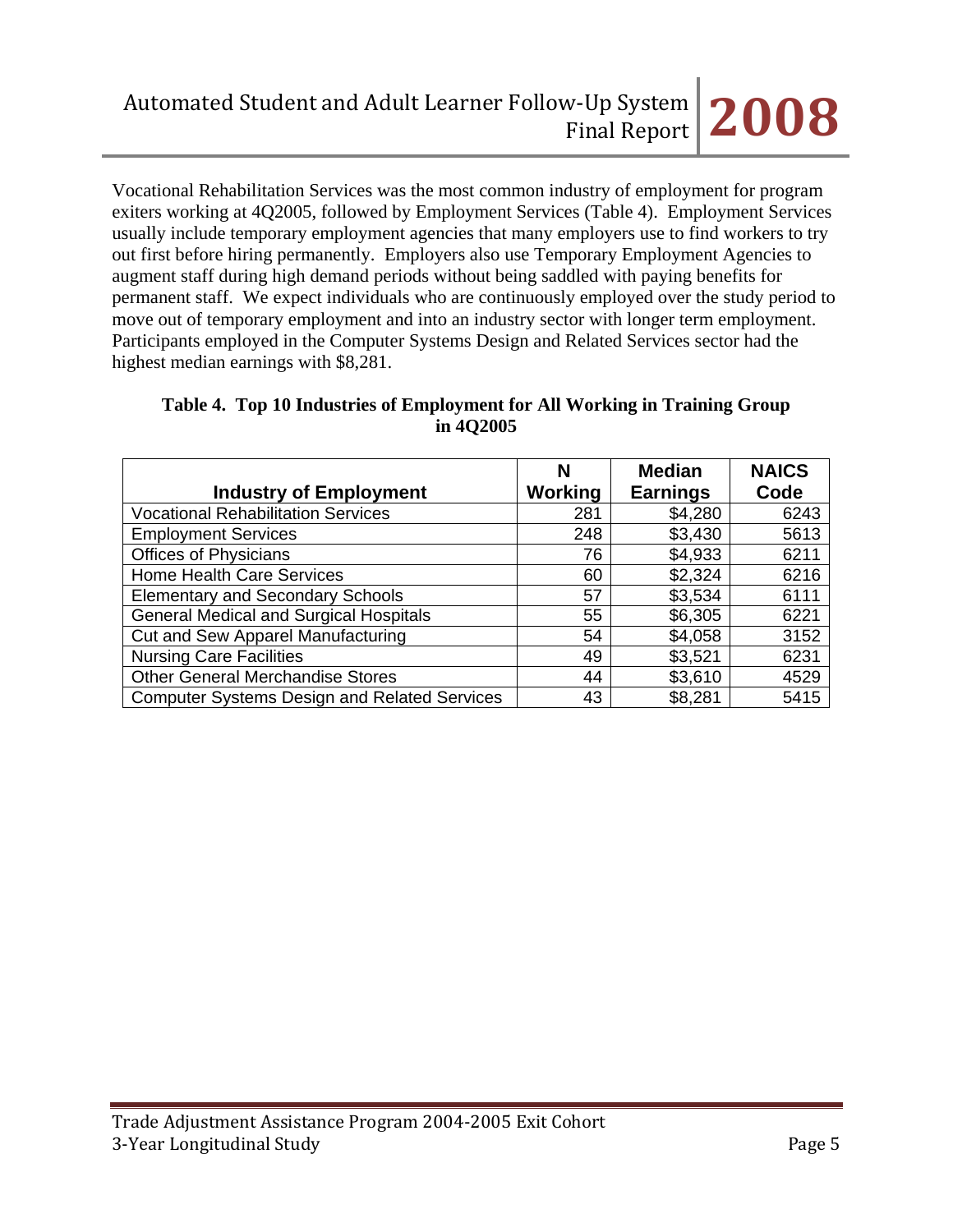

Table 5 shows the top ten industries of employment for all working in 4Q2007. Employment Services was the most common industry sector of employment, followed by Elementary and Secondary Schools. Participants employed in the Computer Systems Design and Related Services sector again had the highest median earnings with \$8,712.

| <b>Industry of Employment</b>                       | N<br><b>Working</b> | <b>Median</b><br><b>Earnings</b> | <b>NAICS</b><br>Code |
|-----------------------------------------------------|---------------------|----------------------------------|----------------------|
| <b>Employment Services</b>                          | 175                 | \$3,971                          | 5613                 |
| <b>Elementary and Secondary Schools</b>             | 88                  | \$4,318                          | 6111                 |
| <b>Vocational Rehabilitation Services</b>           | 76                  | \$3,549                          | 6243                 |
| <b>Home Health Care Services</b>                    | 73                  | \$3,254                          | 6216                 |
| <b>Offices of Physicians</b>                        | 66                  | \$5,664                          | 6211                 |
| <b>General Medical and Surgical Hospitals</b>       | 66                  | \$6,316                          | 6221                 |
| <b>Other General Merchandise Stores</b>             | 59                  | \$4,475                          | 4529                 |
| <b>Computer Systems Design and Related Services</b> | 47                  | \$8,712                          | 5415                 |
| <b>Nursing Care Facilities</b>                      | 47                  | \$4,075                          | 6231                 |
| Cut and Sew Apparel Manufacturing                   | 42                  | \$3,443                          | 3152                 |

### **Table 5. Top 10 Industries of Employment for All Working in Training Group in 4Q2007**

# **B. Individuals Found Working in Both Study Periods**

The first part of this study looked at a snapshot of labor market outcomes for TAA participants in the Training group who exited in PY 2005. This part of the study is designed to more closely examine the outcomes associated with continued employment. Labor market data for participants who were found working in  $4Q2005$  and also found working in the  $4<sup>th</sup>$  quarter of 2007 were analyzed.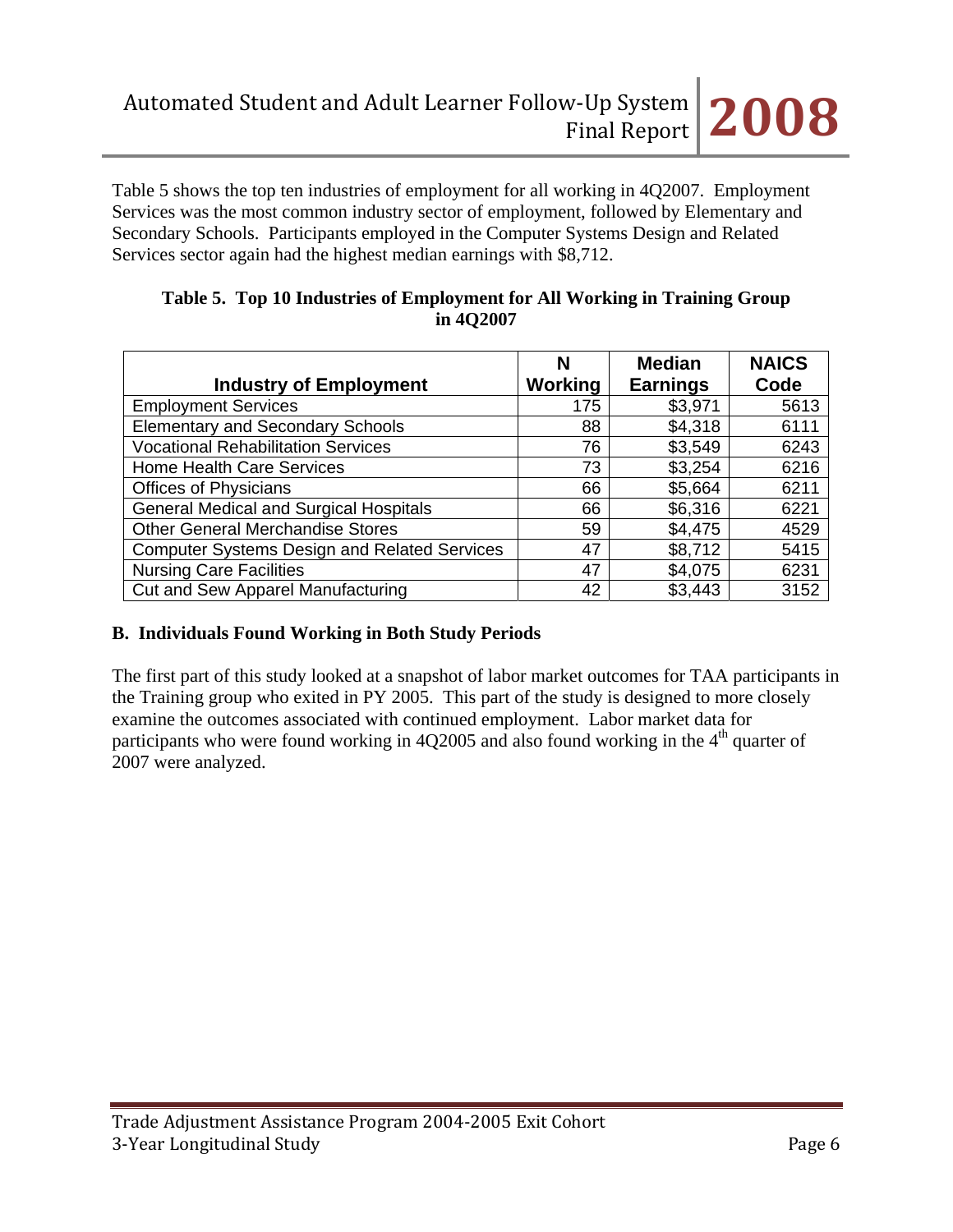Male participants showed the highest employment retention between study periods at 89.4 percent (Table 6). Male participants had the highest median earnings at 4Q2007 with \$7,355. Males also had the highest earnings gains over the study period, earning \$1,830 more in 4Q2007 than in 4Q2005. Overall employment retention for the cohort over the study period was 86.4 percent, with median earnings of \$5,727 and earnings gains of \$1,120.

### **Table 6. Employment Retention and Earnings Gains for Training Group by Gender**

|               |       | Working in 4Q2005 |               |                 | Working in 4Q2005 and | <b>Earnings</b> |                 |          |
|---------------|-------|-------------------|---------------|-----------------|-----------------------|-----------------|-----------------|----------|
|               |       | N                 | $\frac{0}{0}$ | <b>Median</b>   | N                     | $\%$            | <b>Median</b>   | Gains/   |
| <b>Gender</b> | N     | <b>Working</b>    | Working       | <b>Earnings</b> | <b>Working</b>        | Working         | <b>Earnings</b> | (Losses) |
| Male          | 1,252 | 951               | 76.0          | \$5,525         | 850                   | 89.4            | \$7,355         | \$1,830  |
| Female        | 1,753 | 1,201             | 68.5          | \$4,082         | 1,009                 | 84.0            | \$4,689         | \$607    |
| <b>Total</b>  | 3,005 | 2,152             | 71.6          | \$4,607         | 1,859                 | 86.4            | \$5,727         | \$1,120  |

Table 7 shows that, excluding Unknowns and groups with cell sizes too small to display, Asian participants had the highest employment retention at 92.6 percent. Asians also had the highest earnings gains over the period at \$2,473. Whites had the second highest earnings gains over the period at \$1,856.

|                                               |       | Working in 4Q2005   |                 |                                  | Working in 4Q2005 and | <b>Earnings</b> |                                  |                    |
|-----------------------------------------------|-------|---------------------|-----------------|----------------------------------|-----------------------|-----------------|----------------------------------|--------------------|
| <b>Ethnicity</b>                              | N     | N<br><b>Working</b> | $\%$<br>Working | <b>Median</b><br><b>Earnings</b> | N<br>Working          | $\%$<br>Working | <b>Median</b><br><b>Earnings</b> | Gains/<br>(Losses) |
| <b>Hawaiian Native</b><br>or Pacific Islander | 5     | n/a                 | 40.0            | \$4,881                          | n/a                   | 100.0           | \$1,702                          | (\$3,179)          |
| Unknown                                       | ⇁     | 6                   | 85.7            | \$4,309                          | n/a                   | 66.7            | \$10,251                         | \$5,942            |
| Native American                               | 78    | 59                  | 75.6            | \$5,066                          | 53                    | 89.8            | \$6,432                          | \$1,366            |
| <b>Black</b>                                  | 148   | 113                 | 76.4            | \$6,104                          | 102                   | 90.3            | \$7,842                          | \$1,738            |
| Asian                                         | 180   | 135                 | 75.0            | \$4,914                          | 125                   | 92.6            | \$7,387                          | \$2,473            |
| White                                         | 436   | 311                 | 71.3            | \$7,027                          | 276                   | 88.7            | \$8,883                          | \$1,856            |
| Hispanic                                      | 2,151 | 1,526               | 70.9            | \$4,194                          | 1,297                 | 85.0            | \$4,917                          | \$723              |
| <b>Total</b>                                  | 3,005 | 2,152               | 71.6            | \$4,607                          | 1,859                 | 86.4            | \$5,727                          | \$1,120            |

Note: Cells with values smaller than 5 are marked "n/a" to protect the privacy of cohort members.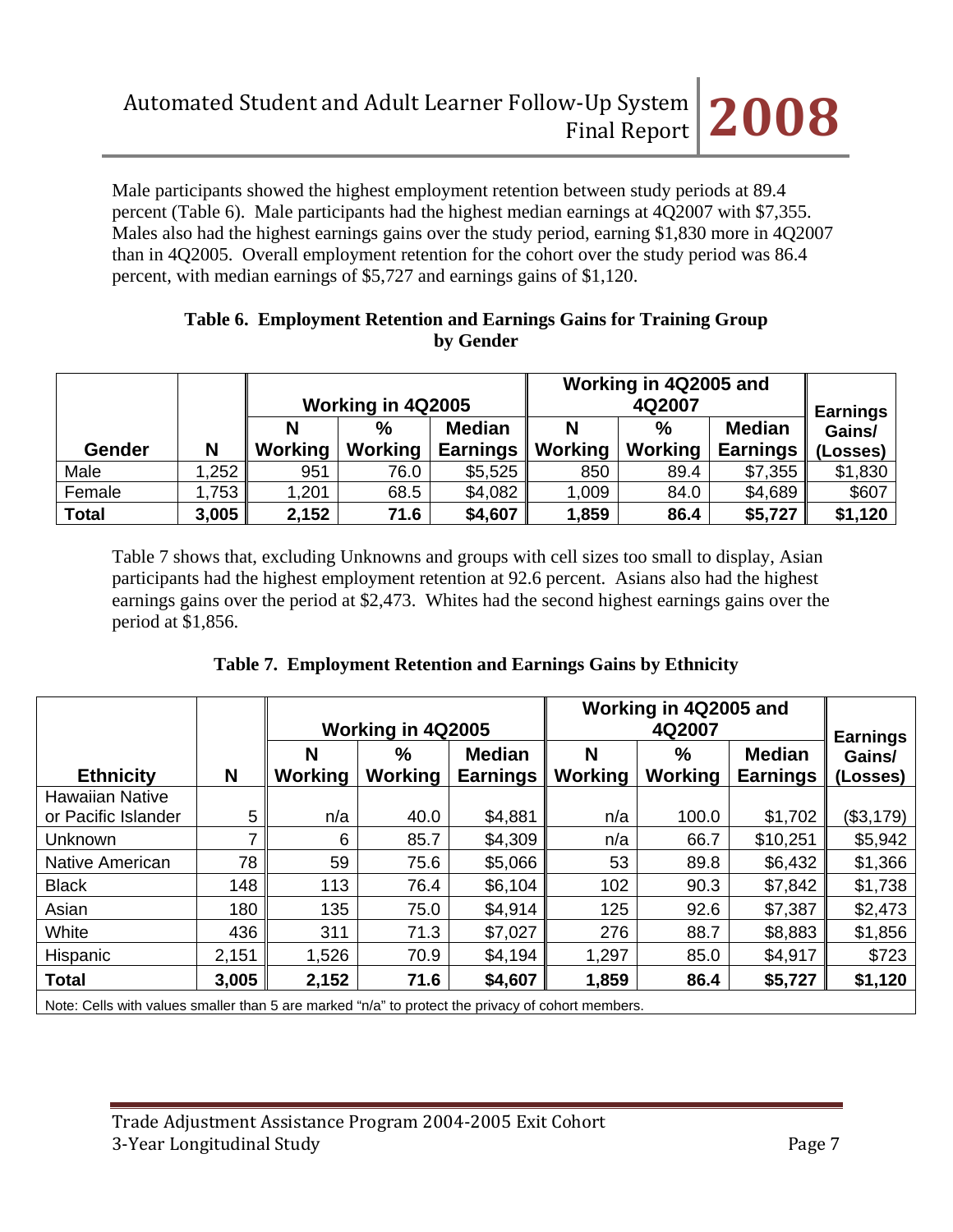Table 8 shows employment retention and earnings gains by service received. Participants receiving Job Search services had the highest employment retention with 100 percent, followed by participants receiving Occupational/Vocational services at 87.8 percent. Participants receiving Job Search services had the highest earnings gains with \$1,801, although that group is small in comparison to the others.

|                              |                 | Working in 4Q2005 |                 |                                  | Working in 4Q2005 and | <b>Earnings</b>        |                                  |                    |
|------------------------------|-----------------|-------------------|-----------------|----------------------------------|-----------------------|------------------------|----------------------------------|--------------------|
| <b>Service Received</b>      | N               | Working           | $\%$<br>Working | <b>Median</b><br><b>Earnings</b> | Ν<br>Working          | $\%$<br><b>Working</b> | <b>Median</b><br><b>Earnings</b> | Gains/<br>(Losses) |
| Job Search                   | 16 <sub>1</sub> | 9                 | 56.3            | \$12,660                         | 9                     | 100.0                  | \$14,461                         | \$1,801            |
| <b>Basic Education Skill</b> | 109             | 73                | 67.0            | \$4,440                          | 63                    | 86.3                   | \$4,795                          | \$355              |
| <b>ESL</b>                   | 609             | 394               | 64.7            | \$3,737                          | 316                   | 80.2                   | \$4,188                          | \$451              |
| Occupational/Vocational      | 2,271           | 1,676             | 73.8            | \$4,882                          | 1,471                 | 87.8                   | \$6,347                          | \$1,465            |
| <b>Total</b>                 | 3,005           | 2,152             | 71.6            | \$4,607                          | 1,859                 | 86.4                   | \$5,727                          | \$1,120            |

### **Table 8. Employment Retention and Earnings Gains by Service Received**

Table 9 shows the top ten industries of employment for program participants employed at 4Q2005 and in 4Q2007. Employment Services was the most common industry of employment, followed by Vocational Rehabilitation Services. Participants employed in the Computer Systems Design and Related Services sector had the highest median earnings with \$8,695.

| <b>Working in 4Q2005 and 4Q2007</b> |                     |                                  |                      |  |  |
|-------------------------------------|---------------------|----------------------------------|----------------------|--|--|
| <b>Industry of Employment</b>       | N<br><b>Working</b> | <b>Median</b><br><b>Earnings</b> | <b>NAICS</b><br>Code |  |  |
| ployment Services                   | 145                 | \$4.094                          | 5613                 |  |  |
| pational Rahahilitation Sarvicae    | 71                  | よろ ピピる                           | ROAR.                |  |  |

| Table 9. Top 10 Industries of Employment for Participants |  |
|-----------------------------------------------------------|--|
| <b>Working in 4Q2005 and 4Q2007</b>                       |  |

|                                           | N       | megian          | NAICJ |
|-------------------------------------------|---------|-----------------|-------|
| <b>Industry of Employment</b>             | Working | <b>Earnings</b> | Code  |
| <b>Employment Services</b>                | 145     | \$4,094         | 5613  |
| <b>Vocational Rehabilitation Services</b> | 74      | \$3,553         | 6243  |
| <b>Elementary and Secondary Schools</b>   | 73      | \$4,544         | 6111  |
| <b>Offices of Physicians</b>              | 62      | \$5,697         | 6211  |
| <b>Home Health Care Services</b>          | 62      | \$3,422         | 6216  |
| <b>General Medical and Surgical</b>       |         |                 |       |
| Hospitals                                 | 56      | \$7,095         | 6221  |
| <b>Other General Merchandise Stores</b>   | 52      | \$4,528         | 4529  |
| <b>Computer Systems Design and</b>        |         |                 |       |
| <b>Related Services</b>                   | 43      | \$8,695         | 5415  |
| <b>Nursing Care Facilities</b>            | 42      | \$3,991         | 6231  |
| Cut and Sew Apparel Manufacturing         | 41      | \$3,445         | 3152  |

Г